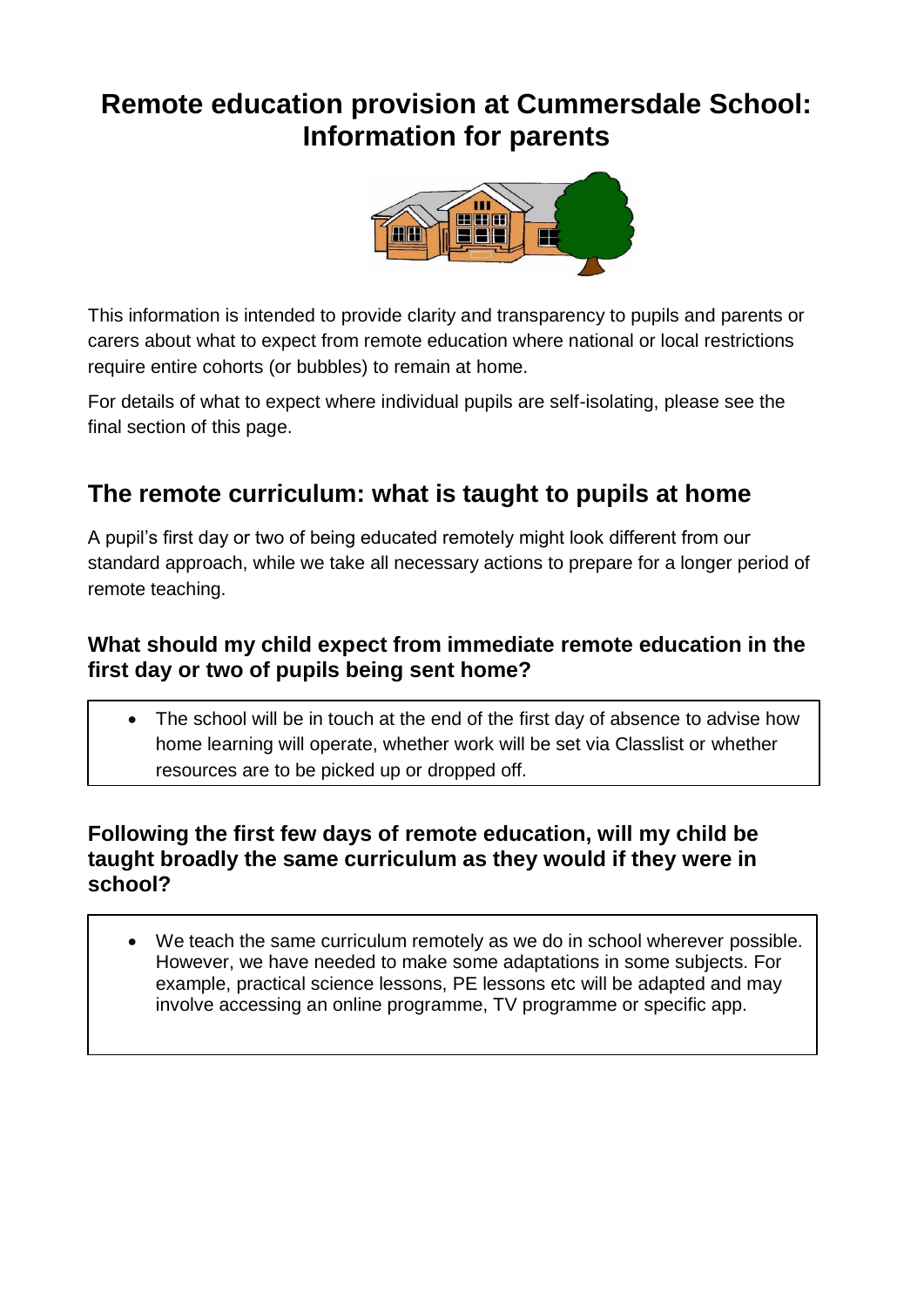## **Remote teaching and study time each day**

### **How long can I expect work set by the school to take my child each day?**

We expect that remote education (including remote teaching and independent work) will take pupils broadly the following number of hours each day:

| Key Stage 1 | 3 hours |
|-------------|---------|
| Key Stage 2 | 3 hours |

## **Accessing remote education**

### **How will my child access any online remote education you are providing?**

Work is communicated via the ClassLists App which all families are on. This can be received through phones/laptops/Ipads The work can then be done and submitted for feedback via phones/laptops/ipads.

### **If my child does not have digital or online access at home, how will you support them to access remote education?**

We recognise that some pupils may not have suitable online access at home. We take the following approaches to support those pupils to access remote education:

- The school is able to lend laptops/iPads to families who may not have access to devices.
- Where pupils do not have digital access, work is copied at school and delivered to the children's homes. This can then be collected when the next amount of work is delivered, usually weekly.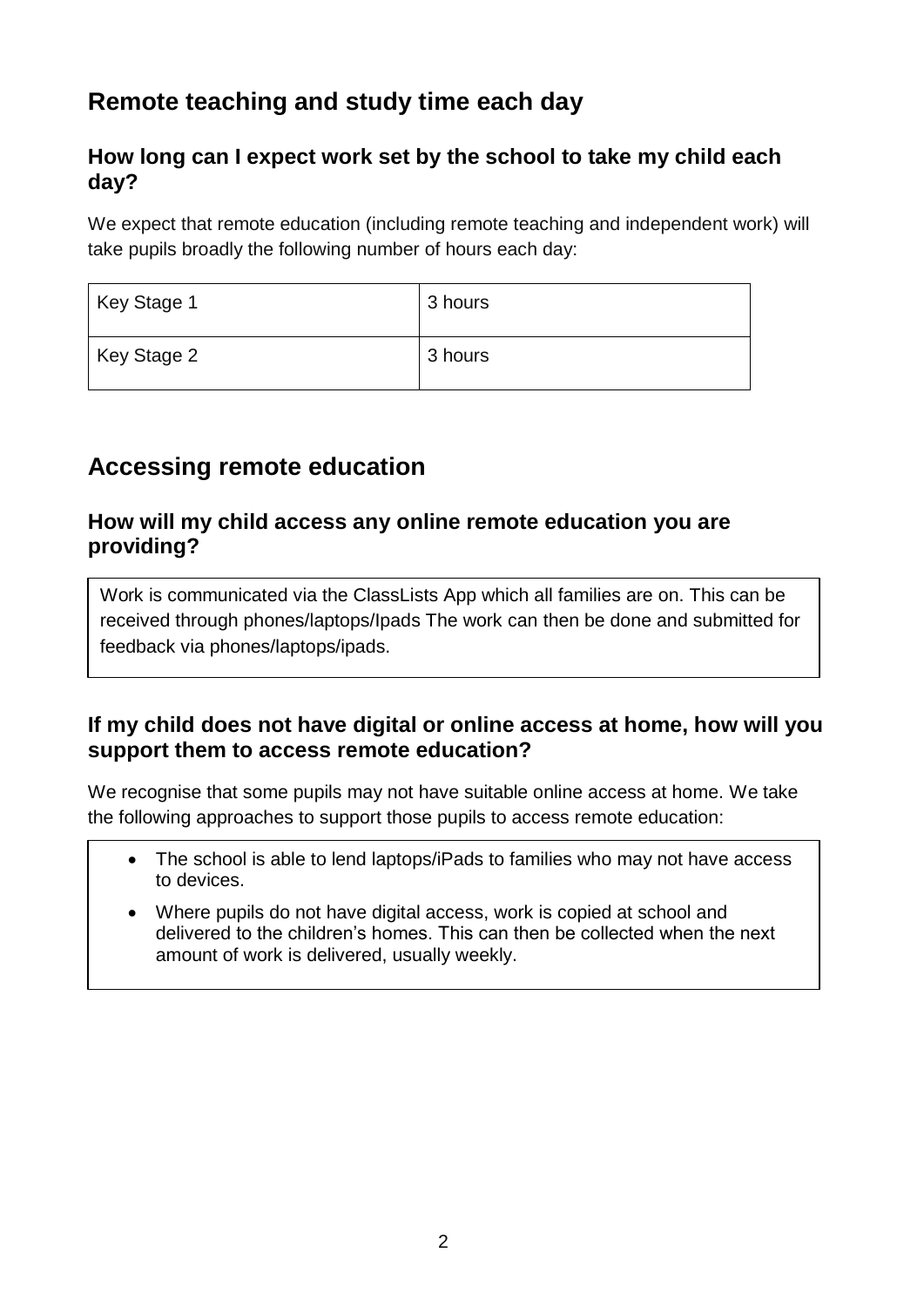## **How will my child be taught remotely?**

We use a combination of the following approaches to teach pupils remotely:

 In general work is set for the week (Topic and other foundation subjects) with Maths and English work being set daily

We also use these approaches:

- Weekly introduction to week's work via Zoom
- Support for intervention groups/SEN via Zoom (between 1 and 4 times weekly)
- Weekly sharing of work, feedback, storytime via Zoom
- Recorded teaching (video/audio recordings made by teachers via You Tube)
- Occasional live lessons where appropriate (eg Science experiments)
- Printed paper packs produced by teachers (e.g. workbooks, worksheets) available to those without digital access.
- Specific work set for high ability/low ability children.
- Help and support from class teachers/TAs is always available and should be taken advantage of.
- Commercially available websites supporting the teaching of specific subjects e.g Numbots, EdShed, Mathletics, Epic, Pobble, Classroom Secrets - children will generally have their own log ins for these sites and their work can be monitored by the class teacher.

## **Engagement and feedback**

#### **What are your expectations for my child's engagement and the support that we as parents and carers should provide at home?**

- We expect pupils to fully engage with the lessons and work that is planned. Our expectations of behaviour, attitude and work ethic remain as they would if we were in school.
- We monitor the engagement of pupils and will endeavour to assist in overcoming any problems preventing children from working.
- We hope that parents will support by setting routines to support your child's education and helping with the submitting of work.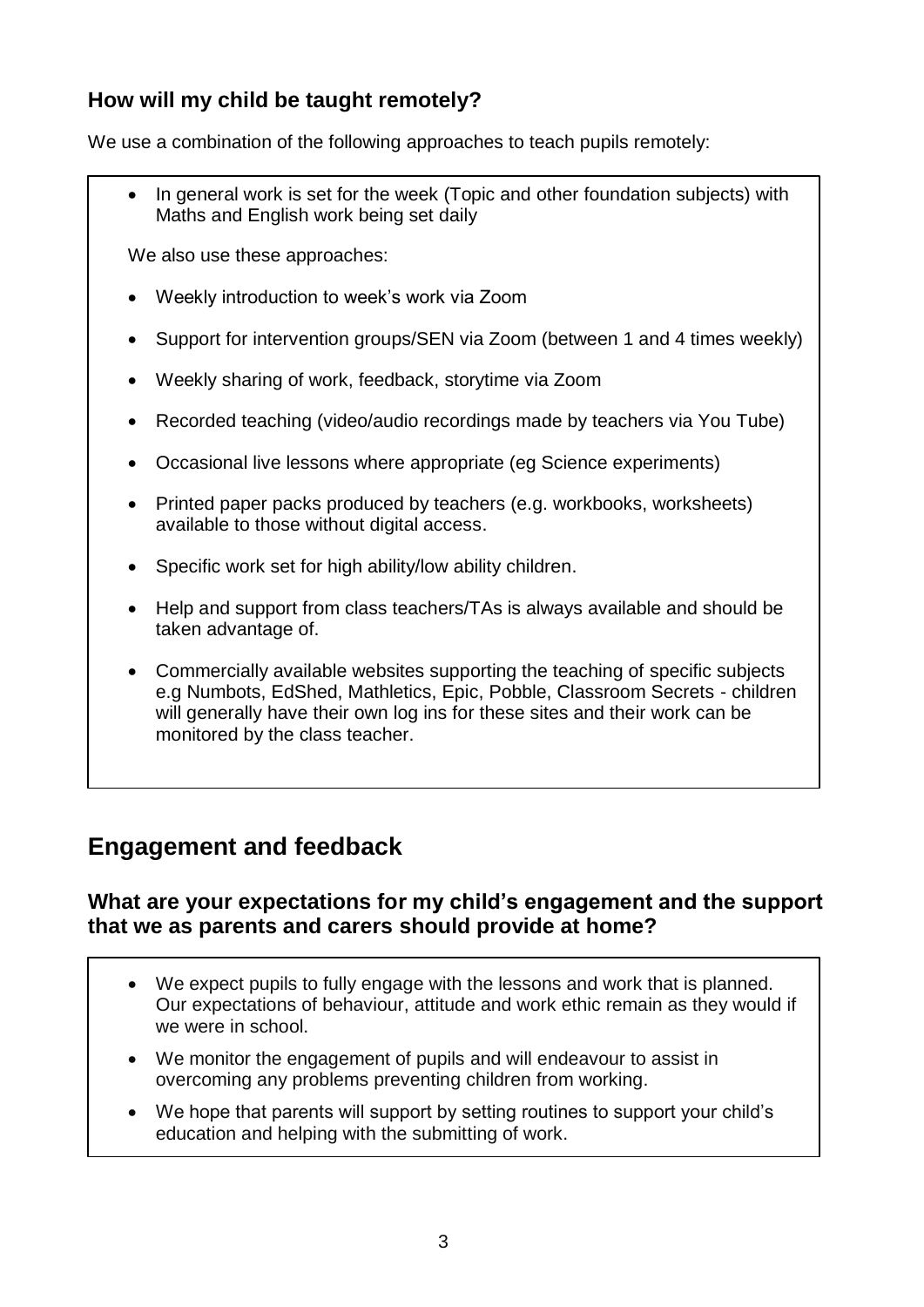### **How will you check whether my child is engaging with their work and how will I be informed if there are concerns?**

- We will monitor children's engagement weekly and will be in touch via phone if there is a concern about work having not been completed, to see if there is any help we can give.
- Many of the online apps used in school are monitored by staff who can tell how much work has been done. Children are rewarded for their usage.

## **How will you assess my child's work and progress?**

Feedback can take many forms and may not always mean extensive written comments for individual children. For example, whole-class feedback or quizzes marked automatically via digital platforms are also valid and effective methods, amongst many others. Our approach to feeding back on pupil work is as follows:

• Children will receive feedback on any work which is submitted. This may be a quick comment of praise or a more detailed piece of feedback enabling the pupil to make further steps in improvement.

## **Additional support for pupils with particular needs**

### **How will you work with me to help my child who needs additional support from adults at home to access remote education?**

We recognise that some pupils, for example some pupils with special educational needs and disabilities (SEND), may not be able to access remote education without support from adults at home. We acknowledge the difficulties this may place on families, and we will work with parents and carers to support those pupils in the following ways:

• The SENCo and TAs will provide additional support for SEN children. This may involve some 1:1 teaching via Zoom, specific work being set, some general catch up Zooms to check how progress is going. These families will be contacted directly.

## **Remote education for self-isolating pupils**

Where individual pupils need to self-isolate but the majority of their peer group remains in school, how remote education is provided will likely differ from the approach for whole groups. This is due to the challenges of teaching pupils both at home and in school.